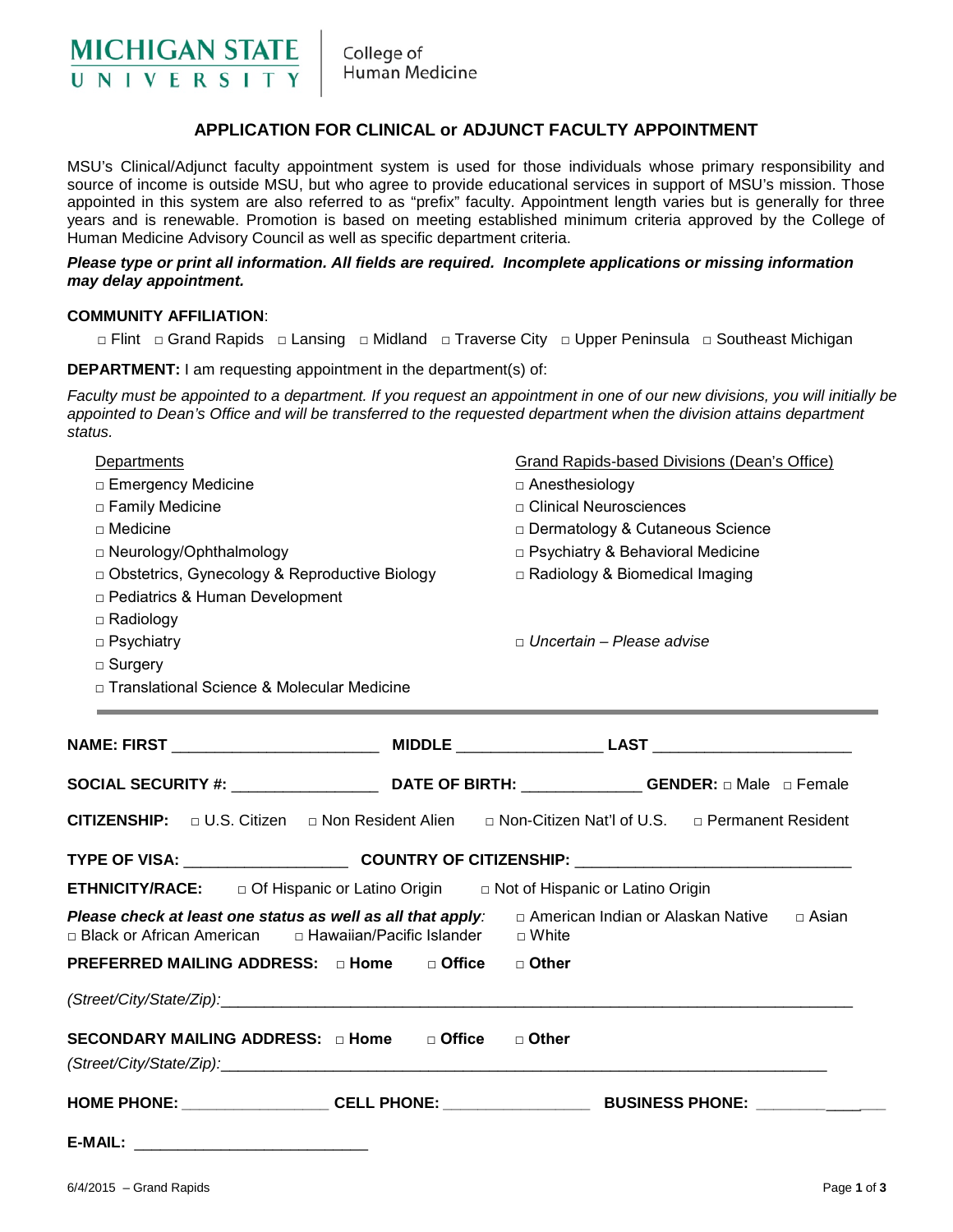|                                                      | <b>EMERGENCY CONTACT INFORMATION:</b>                                                                  |                                                                                                     |                                                 |                    |  |  |
|------------------------------------------------------|--------------------------------------------------------------------------------------------------------|-----------------------------------------------------------------------------------------------------|-------------------------------------------------|--------------------|--|--|
|                                                      |                                                                                                        |                                                                                                     |                                                 |                    |  |  |
|                                                      |                                                                                                        |                                                                                                     |                                                 |                    |  |  |
|                                                      | ANY RELATIVE EMPLOYED BY MSU? $\Box$ No $\Box$ Yes $*$ (If yes, name, relationship, title, department) |                                                                                                     |                                                 |                    |  |  |
|                                                      | MEDICAL PRACTICE NAME: NAME:                                                                           |                                                                                                     |                                                 |                    |  |  |
|                                                      |                                                                                                        |                                                                                                     |                                                 |                    |  |  |
|                                                      |                                                                                                        |                                                                                                     |                                                 |                    |  |  |
|                                                      |                                                                                                        |                                                                                                     |                                                 |                    |  |  |
| <b>EDUCATION:</b>                                    |                                                                                                        |                                                                                                     |                                                 |                    |  |  |
| Degree 1:                                            |                                                                                                        |                                                                                                     | Degree 2:                                       |                    |  |  |
| Most Relevant Highest Degree _______________________ |                                                                                                        |                                                                                                     | Most Relevant Highest Degree __________________ |                    |  |  |
|                                                      |                                                                                                        |                                                                                                     |                                                 |                    |  |  |
|                                                      |                                                                                                        |                                                                                                     |                                                 |                    |  |  |
|                                                      |                                                                                                        |                                                                                                     |                                                 |                    |  |  |
| <b>POSTGRADUATE TRAINING:</b><br><b>INTERNSHIP:</b>  |                                                                                                        |                                                                                                     |                                                 | Dates ____________ |  |  |
| <b>RESIDENCY:</b>                                    |                                                                                                        |                                                                                                     |                                                 |                    |  |  |
|                                                      |                                                                                                        |                                                                                                     |                                                 |                    |  |  |
| <b>FELLOWSHIP:</b>                                   |                                                                                                        | Specialty ______________________ Institution ___________________________________ Dates ____________ |                                                 |                    |  |  |
|                                                      | NATIONAL PROVIDER ID _____________________                                                             |                                                                                                     |                                                 |                    |  |  |
| <b>MEDICAL LICENSE:</b>                              |                                                                                                        |                                                                                                     |                                                 |                    |  |  |
|                                                      |                                                                                                        |                                                                                                     |                                                 |                    |  |  |
|                                                      | <b>BOARD ELIGIBILITY/ CERTIFICATIONS:</b>                                                              |                                                                                                     |                                                 |                    |  |  |
|                                                      |                                                                                                        |                                                                                                     |                                                 |                    |  |  |
|                                                      |                                                                                                        |                                                                                                     |                                                 |                    |  |  |
|                                                      |                                                                                                        |                                                                                                     |                                                 |                    |  |  |
| <b>PRIVILEGES:</b>                                   |                                                                                                        |                                                                                                     |                                                 |                    |  |  |
|                                                      |                                                                                                        |                                                                                                     |                                                 |                    |  |  |
|                                                      |                                                                                                        |                                                                                                     |                                                 |                    |  |  |
|                                                      | PREVIOUS ACADEMIC EXPERIENCE:                                                                          |                                                                                                     |                                                 |                    |  |  |
|                                                      |                                                                                                        |                                                                                                     |                                                 |                    |  |  |
|                                                      |                                                                                                        |                                                                                                     |                                                 |                    |  |  |